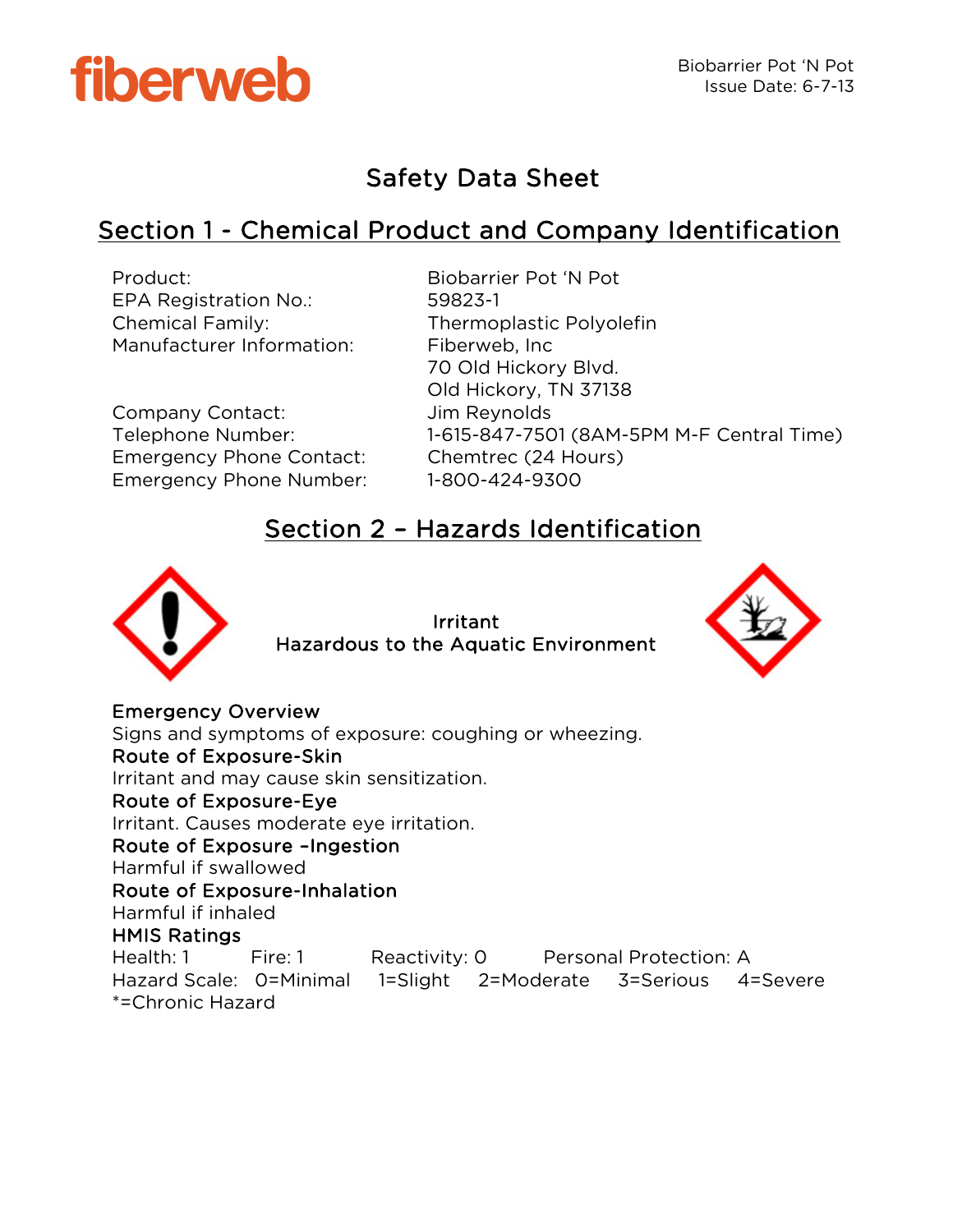# Section 3 – Composition

| CAS#                       | Component      | Percent  |
|----------------------------|----------------|----------|
| 9003-07-0                  | Polypropylene* | $>20\%$  |
| 9002-88-4                  | Polyethylene   | $<$ 45%  |
| 1582-09-8<br>$\frac{1}{2}$ | Trifluralin    | $<$ 20%  |
| 1333-86-4                  | Carbon Black   | $< 15\%$ |

\*Contains Pigment Masterbatch: <1%; UV Stabilizer: <3%

# Section 4 - First Aid Measures

### First Aid-Skin

Take off contaminated clothing. Rinse skin immediately with plenty of water for 15-20 minutes. Call a poison control center or doctor for treatment advice.

### First Aid-Eye

Hold eyes open and rinse slowly and gently with water for 15-20 minutes. Remove contact lenses, if present, after 5 minutes, then continue rinsing eye.

### First Aid-Ingestion

Call a poison control center or doctor immediately for treatment advice. Sip a glass of water if able to swallow. Do not induce vomiting unless told to do so by a poison control center or doctor. Do not give anything by mouth to an unconscious person.

### First Aid-Inhalation

Move person to fresh air. If person is not breathing, call 911 or ambulance, then give artificial respiration, preferably mouth-to-mouth. Call a poison control center or doctor for treatment advice.

### First Aid-Notes to Physician

No health conditions aggravated by exposure are identified. Contact the poison control center if any problem occurs.

# Section 5 - Fire Fighting Measures

Flash Point: Not Applicable Method Used: Not Applicable

Auto Ignition: Not Applicable Flammability Classification: Not Applicable Lower Explosive Limit (%): Not Applicable

Upper Explosive Limit (%): Not Applicable

### General Fire Hazards

Solid material may burn upon extended exposure to open flames.

## Hazardous Combustion Products

Upon decomposition this product may emit carbon dioxide, carbon monoxide and/or low molecular weight hydrocarbons.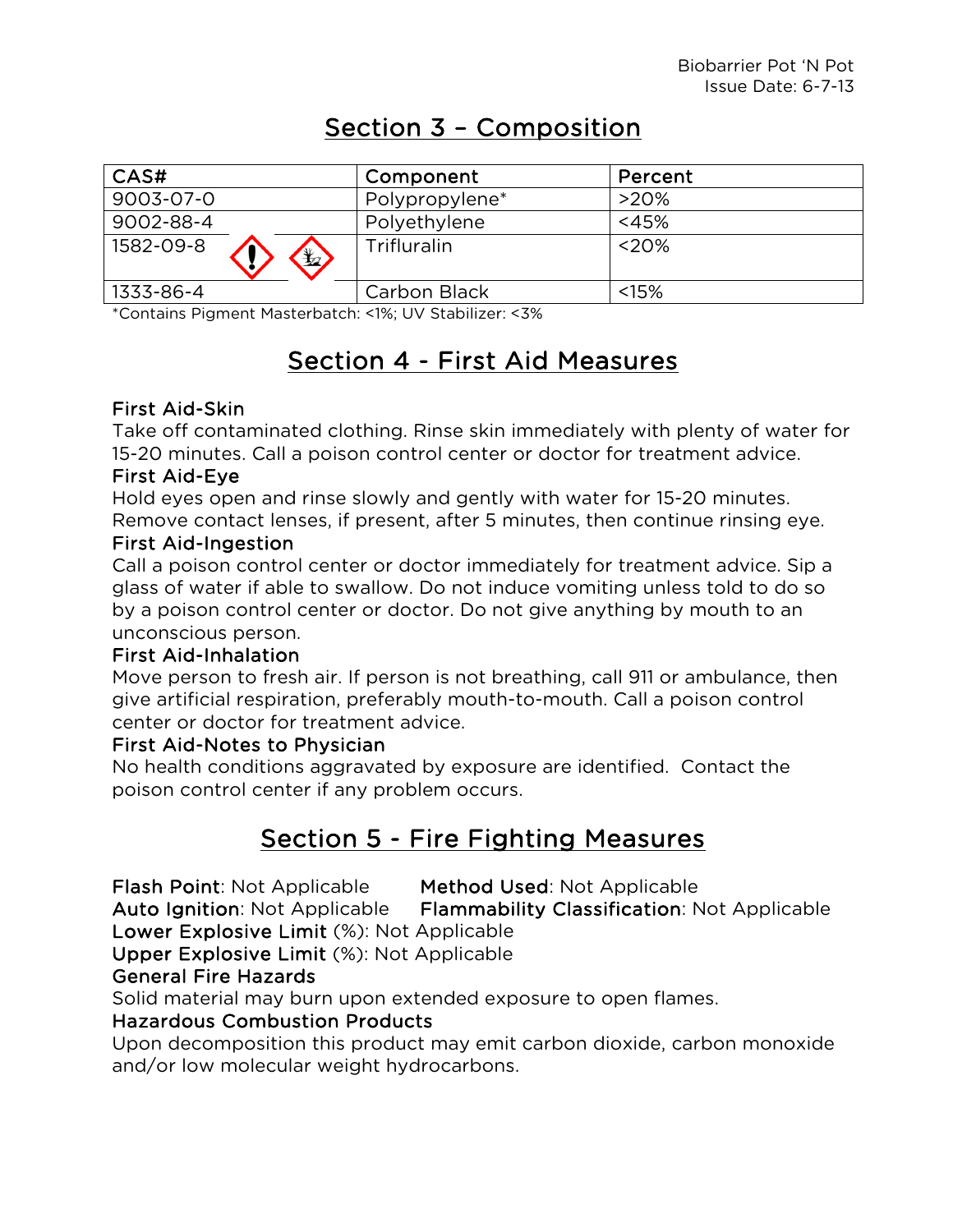### Extinguishing Media

Water spray, foam, carbon dioxide, or dry chemical

#### Fire Fighting Equipment/Instructions

As in any fire, wear a self-contained breathing apparatus and full protective gear.

### NFPA Ratings

Health: 1 Fire: 1 Reactivity: 0 Hazard Scale: 0=Minimal 1=Slight 2=Moderate 3=Serious 4=Severe

# Section 6 - Accidental Release Measures

### Containment Procedures

Sweep waste fabric into a pile.

#### Clean -Up Procedures

Sweep waste fabric into a waste container and recycle, incinerate or landfill in conformity with local disposal regulations.

## Evacuation Procedures

Not Applicable

### Special Procedures

None

# Section 7 - Handling and Storage

### Handling Procedures

Avoid exposure to heat, sparks or open flames.

Use care in stacking and storing to avoid damage to product.

### Storage Procedures

Store material away from direct sunlight in a cool (below 60°C), dry warehouse that is equipped with a sprinkler system.

Ensure product is not stacked too high.

To prevent water damage, store product off the floor.

Avoid direct exposure to UV light.

Avoid exposure to corrosive substances.

Limit exposure to petroleum powered engine exhaust.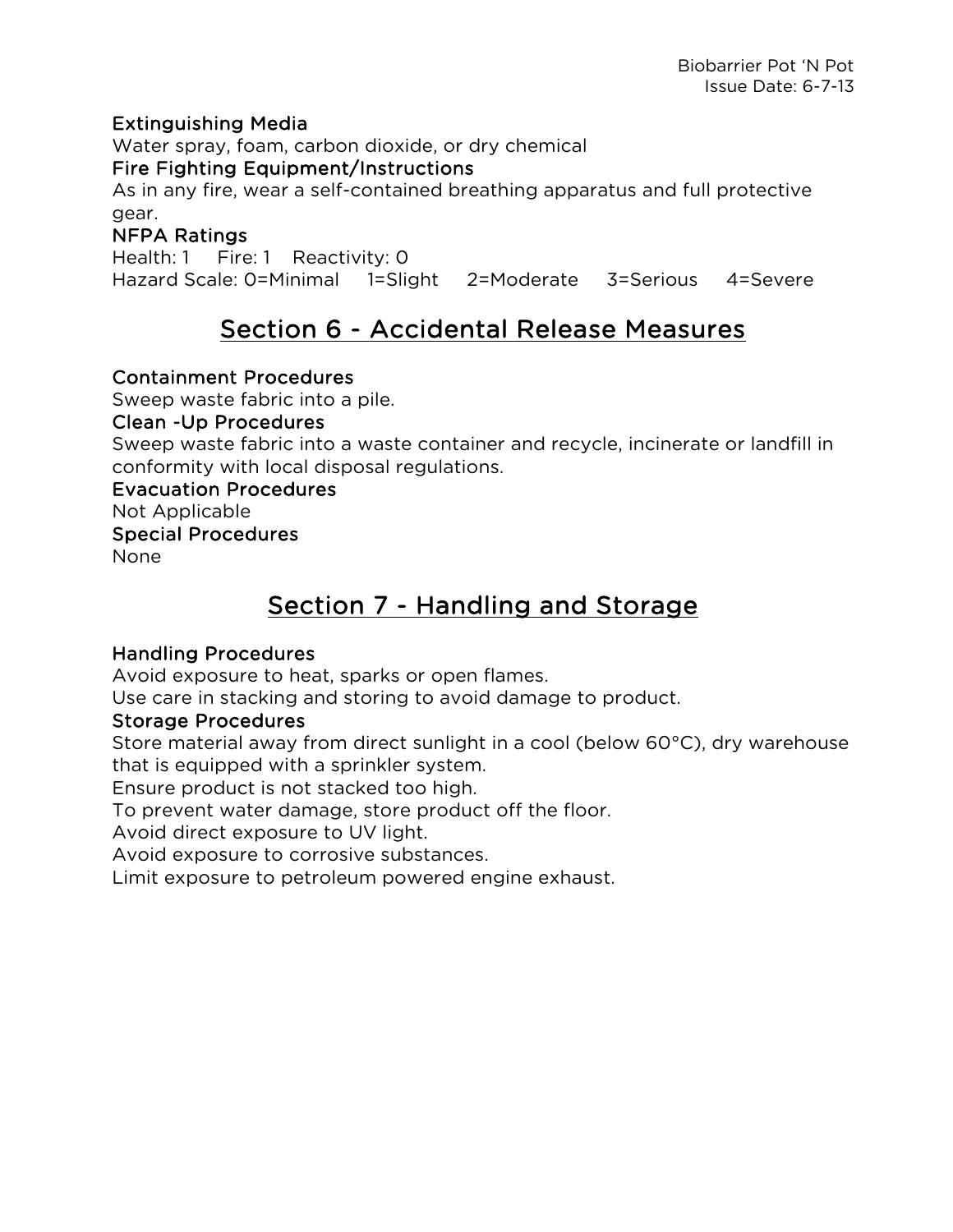# Section 8 - Exposure Controls/Personal Protection

| Component Exposure Limits |           |                                                         |
|---------------------------|-----------|---------------------------------------------------------|
| Component                 | CAS#      | <b>Exposure Limits</b>                                  |
| Polypropylene             | 9003-07-0 | <b>ACGIH TLV-TWA: None Available</b>                    |
|                           |           | <b>OSHA PEL: None Available</b>                         |
| Polyethylene              | 9002-88-4 | <b>ACGIH TLV-TWA: None Available</b>                    |
|                           |           | <b>OSHA PEL: None Available</b>                         |
| Trifluralin               | 1582-09-8 | <b>ACGIH TLV-TWA: None Available</b>                    |
|                           |           | <b>OSHA PEL: None Available</b>                         |
| Carbon Black              | 1333-86-4 | ACGIH TLV-TWA: 3.5mg/m <sup>3</sup> Total/Nuisance Dust |
|                           |           | OSHA PEL: 3.5mg/m <sup>3</sup> Total Dust               |

## Component Exposure Limits

### Engineering Controls

Normal room ventilation is usually adequate.

### Personal Protective Equipment

#### Personal Protective Equipment-Eyes/Face

None usually required

### Personal Protective Equipment-Skin

Wear long sleeved shirt, long pants, shoes, socks and chemical resistant gloves such as or made of any waterproof material.

#### Personal Protective Equipment-Respiratory

None usually required

Personal Protective Equipment-General

Follow individual plant safety rules.

# Section 9 - Physical & Chemical Properties

| Appearance:                            |       | <b>Yellow-Green Fabric with Black Nodules</b> |                    |
|----------------------------------------|-------|-----------------------------------------------|--------------------|
| <b>Physical State:</b>                 | Solid | Odor:                                         | Aromatic (Solvent) |
| Vapor Pressure*: 13.7 mPa @ 25°C       |       | PH:                                           | Not Applicable     |
| <b>Boiling Point:</b> Not Applicable   |       | <b>Evaporation Rate:</b>                      | Not Applicable     |
| Solubility (H2O)*: 0.2ppm $@25°C$      |       | <b>Melting Point*:</b>                        | $>48.5^{\circ}$ C  |
| Vapor Density: Not Applicable          |       | <b>Specific Gravity:</b>                      | Not Applicable     |
| Packing Density: Not Applicable        |       | <b>Percent Volatiles:</b>                     | <b>NIL</b>         |
| *Based on Trifluralin (CAS# 1582-09-8) |       |                                               |                    |

# Section 10 - Chemical Stability & Reactivity Information

### Chemical Stability

Under ordinary conditions of use and storage the product is stable.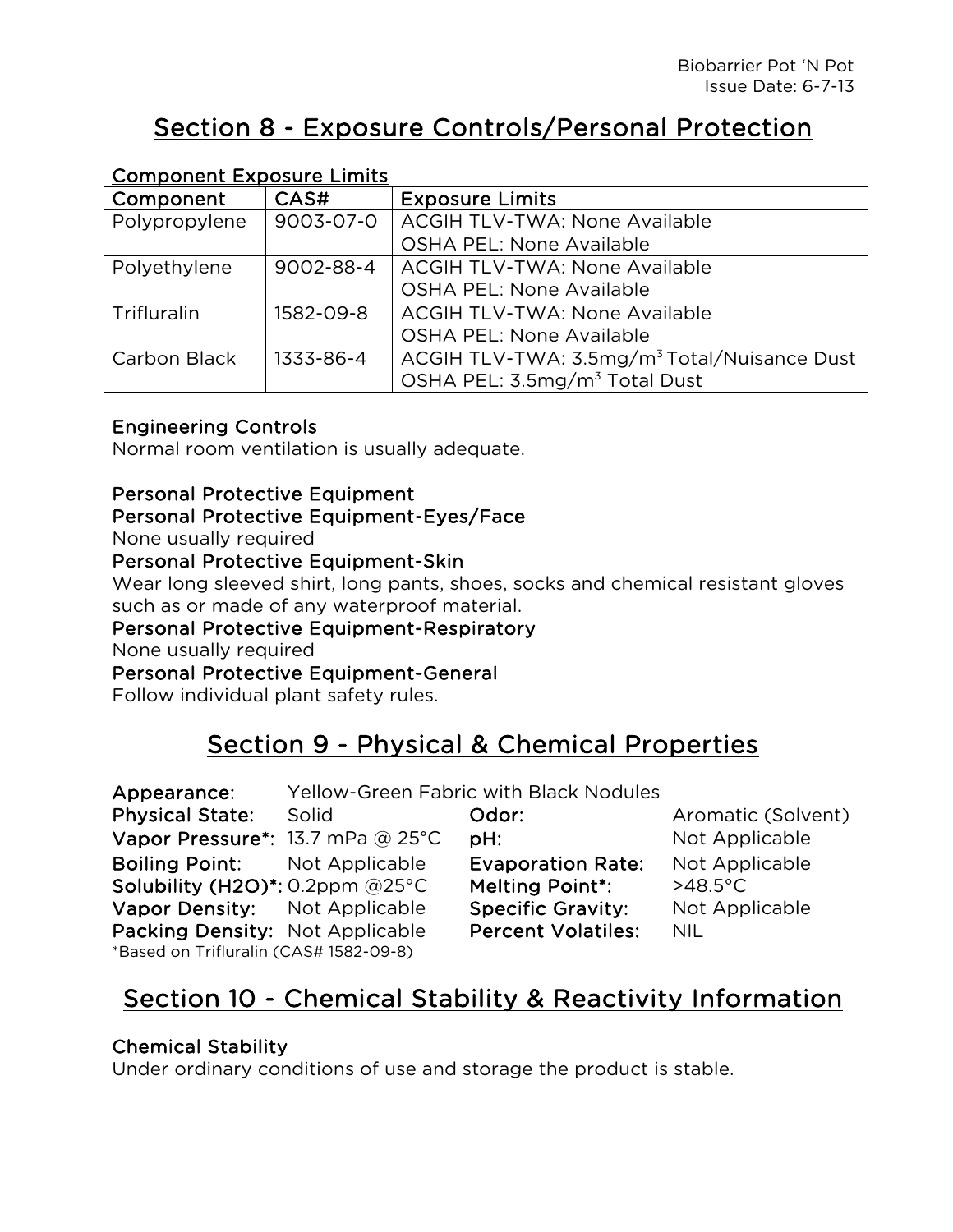### Conditions to Avoid

Combustible when exposed to open flames. Avoid chlorine, fluorine, and other strong oxidizers.

#### Incompatibility

None Known

#### Hazardous Decomposition

Carbon monoxide, carbon dioxide and/or low molecular weight hydrocarbon may be emitted upon decomposition.

#### Hazardous Polymerization

Will not occur

# Section 11 - Toxicological Information

### Acute and Chronic Toxicity

#### General Product Information

No additional information.

#### Component Analysis

| Component     | CAS#      | $LD_{50}/LC_{50}$                                                       |  |
|---------------|-----------|-------------------------------------------------------------------------|--|
| Polypropylene | 9003-07-0 | No information available                                                |  |
| Polyethylene  | 9002-88-4 | No information available                                                |  |
| Trifluralin   | 1582-09-8 | Rat: $LD_{50}$ : Route: Acute Oral Toxicity: >4000 mg/kg                |  |
|               |           | Rabbit: LD <sub>50</sub> : Route: Acute Dermal Toxicity: >2000<br>mg/kg |  |
|               |           | Rat: $LD_{50}$ : Route: Acute Inhalation Toxicity: LC $_{50}$           |  |
|               |           | $(rat):$ >4.65 mg/L (4 hours)                                           |  |
|               |           | Skin Irritation: Mildly irritating (rabbit)                             |  |
|               |           | Eye Irritation: Mildly irritation (rabbit)                              |  |
|               |           | Sensitization: Mild sensitizer (guinea-pig)                             |  |
| Carbon Black  | 1333-86-4 | No information available                                                |  |

### Carcinogenicity

#### General Product Information

Carbon black has been evaluated by IARC as possibly carcinogenic to humans (Group 2B). NIOSH recommends that only carbon black with PAH>.1% be suspected carcinogens. The ACGIH classifies carbon black as A4, Not Classifiable as Human Carcinogen.

#### Epidemiology

No information available.

#### Neurotoxicity

No information available.

#### Mutagenicity

No information available.

#### Teratogenicity

No information available.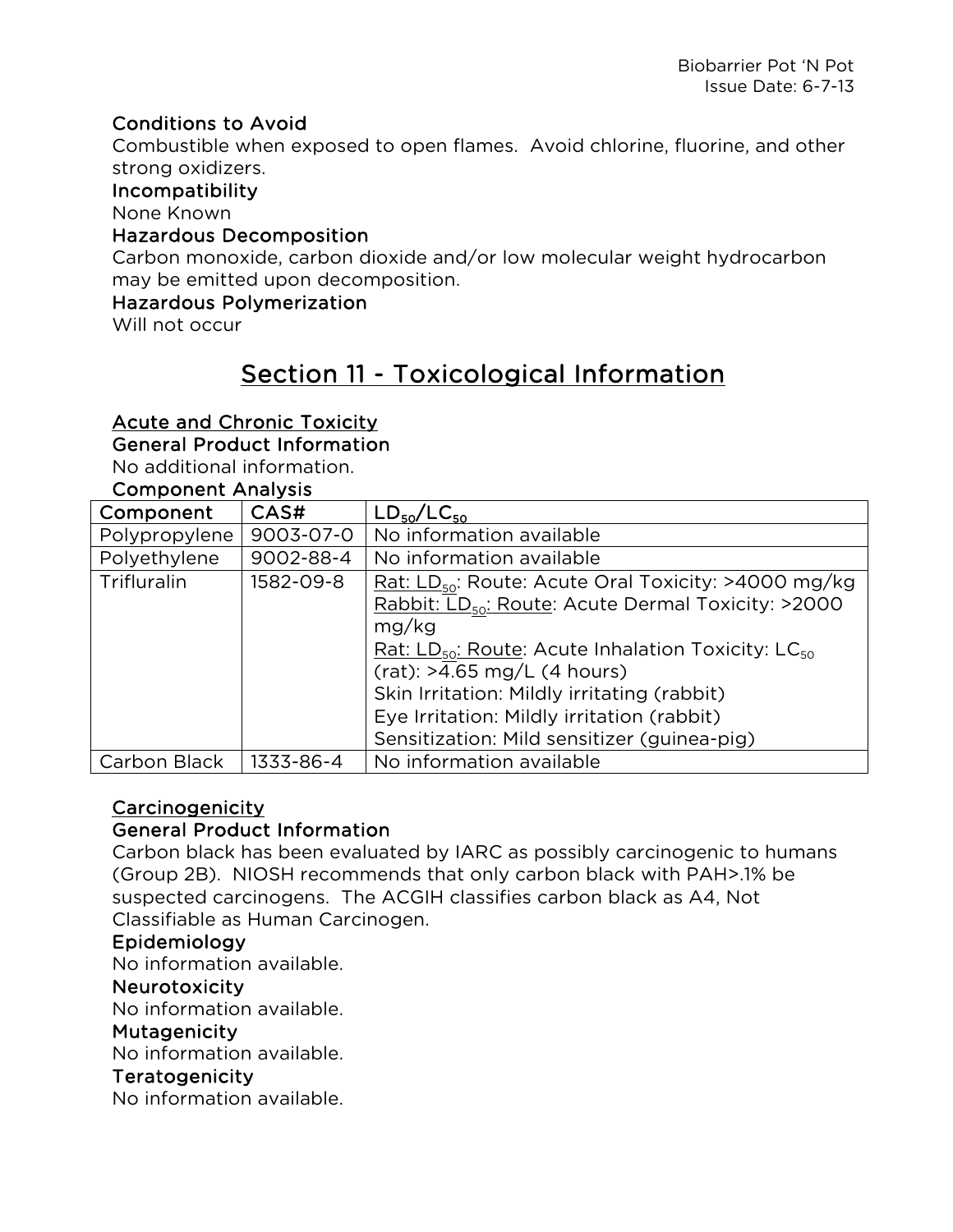### Other Toxicological Information

Specific toxicity testing has not been performed on this product. Hazard evaluation is based on information from similar products, raw material data, and technical literature.

# Section 12 - Ecological Information

### Ecotoxicity

### General product Information

Trifluralin (CAS # 1582-09-8) is very toxic to aquatic organisms, and may cause long-term adverse effects in the aquatic environment.

### Environmental Fate

Trifluralin (CAS # 1582-09-8) has low mobility in soil and can be absorbed in soils with high organic content. Trifluralin (CAS # 1582-09-8) is moderately persistent in soil with a half-life time of approximately 45 days. Degradation is primarily via microorganisms.

## Section 13 - Disposal Considerations

### US EPA Waste Number & Descriptions

General Product Information

None identified.

### Component Waste Numbers

No EPA Waste Numbers are applicable for this product's components Disposal Instructions

Trifluralin (CAS # 1582-09-8) should be disposed of in a pesticide approved landfill or in a chemical incinerator equipped with scrubbers, in accordance with federal, state and local requirements. Processing, use or contamination of this product may change the waste management options.

# Section 14 - Transportation Information

## Transportation Regulations

Product is not regulated for transportation.

# Section 15 - Regulatory Information

## US Federal Regulations

### General Product Information

No additional information.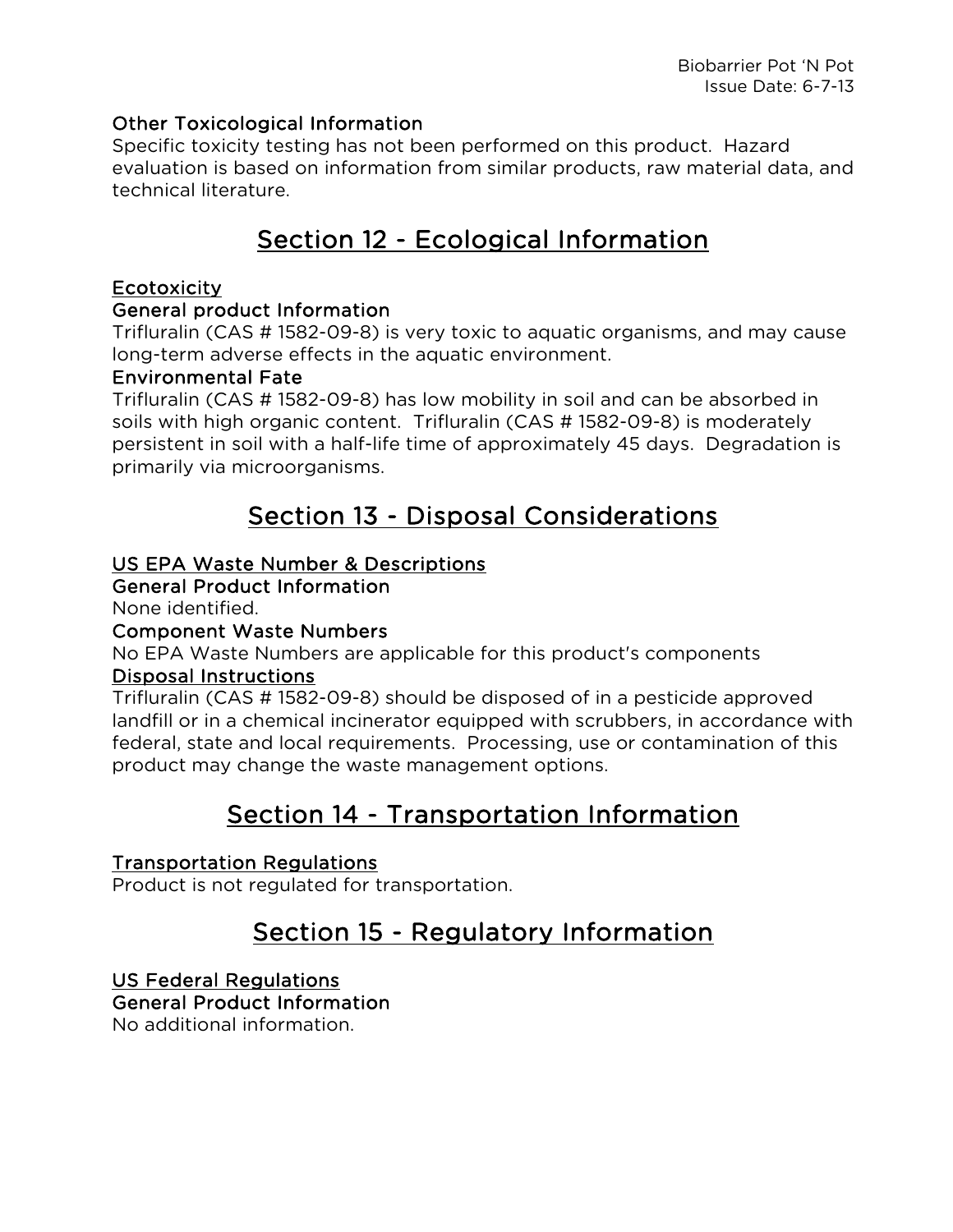### Component Analysis-Federal

| Component     | CAS#      | <b>SARA 302</b>   | <b>SARA 313</b> | <b>CERCLA</b> |
|---------------|-----------|-------------------|-----------------|---------------|
|               |           | (40CFR355 APPX A) | (40CFR372.65)   | (40CFR302.4)  |
| Polypropylene | 9003-07-0 | <b>No</b>         | No              | No            |
| Polyethylene  | 9002-88-4 | <b>No</b>         | No              | <b>No</b>     |
| Trifluralin   | 1582-09-8 | No                | Yes             | Yes           |
| Carbon Black  | 1333-86-4 | No                | No              | No            |

UK= Unknown

## State Regulations

#### General Product Information

Other state regulations may apply. Check individual state requirements. Component Analysis-State

The following components appear on one or more of the following state hazardous substances list:

| Component     | CAS#      | CA Prop 65 | FL  | <b>MA</b> | <b>MN</b> | NJ        | PA        |
|---------------|-----------|------------|-----|-----------|-----------|-----------|-----------|
| Polypropylene | 9003-07-0 | Yes*       | No  | <b>No</b> | <b>No</b> | No        | No        |
| Polyethylene  | 9002-88-4 | <b>No</b>  | No  | <b>No</b> | <b>No</b> | <b>No</b> | <b>No</b> |
| Trifluralin   | 1582-09-8 | No         | Yes | Yes       | <b>No</b> | Yes       | Yes       |
| Carbon Black  | 1333-86-4 | Yes*       | No  | Yes       | Yes       | Yes       | Yes       |

\*Based on Carbon Black (CAS # 1333-86-4) airborne, unbound particles of respirable size. However, the Carbon Black (CAS # 1333-86-4) used in this product is not expected to have airborne, unbound respirable particles. UK= Unknown

## Component Analysis-WHMIS IDL

The following components are knowingly identified under the Canadian Hazardous Products Act Ingredient Disclosure List.

| Component    | CAS#      | <b>Minimum Concentration</b> |
|--------------|-----------|------------------------------|
| Carbon Black | 1333-86-4 | 1%                           |

## Additional Regulatory Information

#### Component Analysis-Inventory

| Component     | CAS#      | <b>TSCA</b> | DSL/NDSL | <b>EINECS</b> |
|---------------|-----------|-------------|----------|---------------|
| Polypropylene | 9003-07-0 | Yes         | Yes      | Yes (6-402)   |
| Polyethylene  | 9002-88-4 | Yes         | Yes      | Yes           |
| Trifluralin   | 1582-09-8 | Yes         | Yes      | Yes           |
| Carbon Black  | 1333-86-4 | Yes         | Yes      | Yes           |

# Section 16 - Other Information

### Other Information

Material for this SDS was taken from SDSs for raw materials.